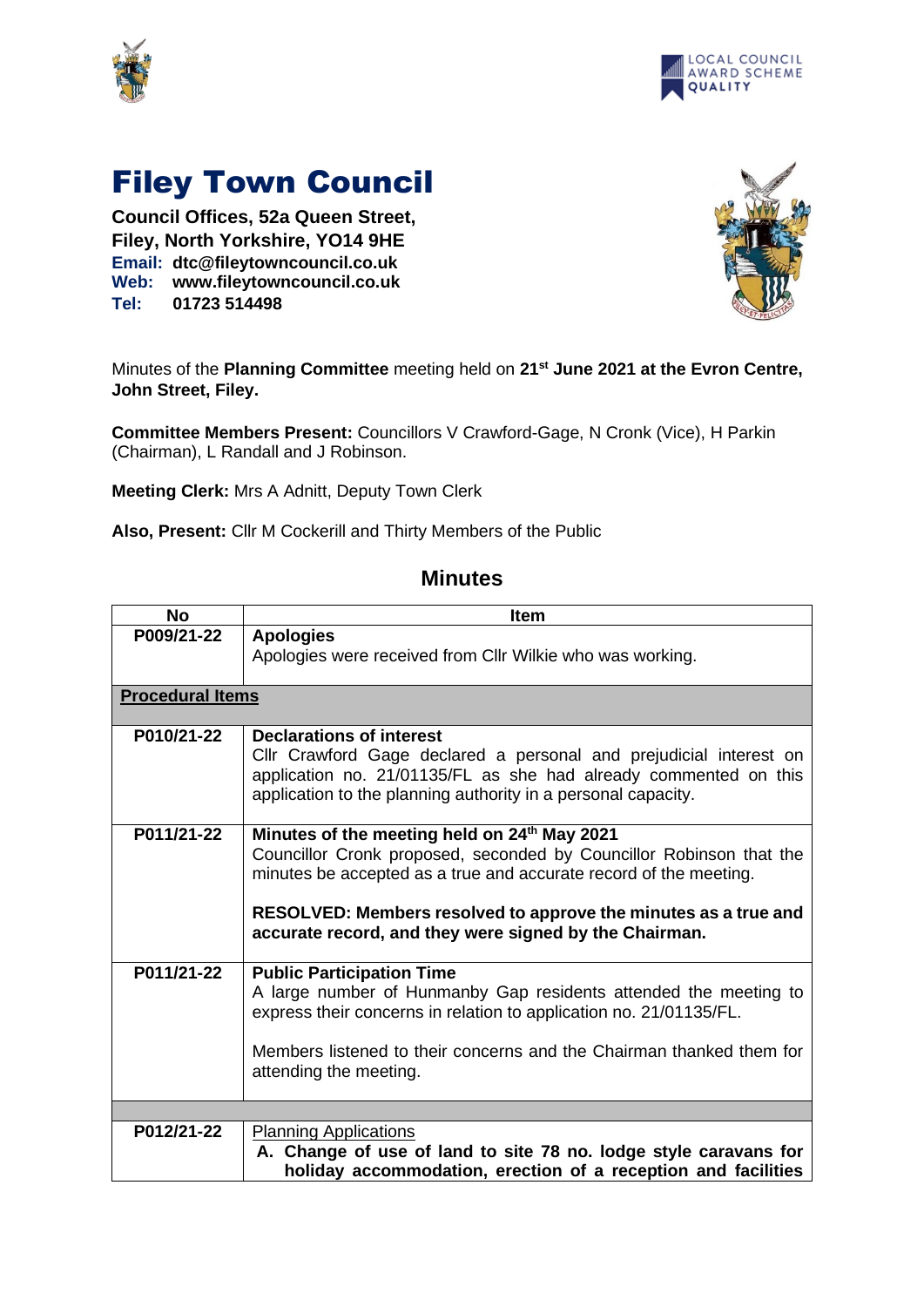



|              | building, construction of new vehicular access onto sands Road,<br>improvements to Sands Road, together with formation of<br>associated site roads and landscaping at Land South of Sands<br>Road, Hunmanby (21/01135/FL)                                                                                                                                       |
|--------------|-----------------------------------------------------------------------------------------------------------------------------------------------------------------------------------------------------------------------------------------------------------------------------------------------------------------------------------------------------------------|
|              | Having viewed the information provided and listened to the concerns of<br>the public Cllr Randall proposed, seconded by Cllr Parkin that members<br>object to this application in the strongest terms. The objection was based<br>on the loss of green belt land, highways concerns, impact on the<br>community and the concerns of other statutory consultees. |
| P012/21-22.1 | <b>RESOLVED:</b> Committee resolved to object to this application in the<br>strongest terms on the basis of loss of green belt land, highways concerns,<br>impact on the community and the concerns of other statutory consultees.                                                                                                                              |
|              | B. Erection of conservatory to rear of Chantry Gardens, Filey<br>(21/01065/HS)                                                                                                                                                                                                                                                                                  |
|              | Cllr Crawford Gage proposed, seconded by Cllr Randall that Members<br>object to this application, it was felt that the conservatory would be very<br>visible from the road and would be an overdevelopment of the garden<br>space.                                                                                                                              |
| P012/21-22.2 | <b>RESOLVED:</b> Committee resolved to object to this application.                                                                                                                                                                                                                                                                                              |
|              | C. Creation of new access and parking area and erection of<br>associated double garage, creation of new access and parking area<br>at Mill Farm, Muston Road, Filey (21/01046/HS)                                                                                                                                                                               |
|              | Cllr Cronk proposed, seconded by Cllr Parkin that Members support this<br>application as long as it complied with the criteria suggested by County<br>Highways.                                                                                                                                                                                                 |
| P012/21-22.3 | <b>RESOLVED:</b> Committee resolved to support this application as long as it<br>met the criteria suggested by County Highways Department. These<br>comments to be submitted to Planning Services at Scarborough Borough<br>Council by the Clerk.                                                                                                               |
|              | D. Erection of a 7m high 'Jump Tower' to replace existing 9m high<br>'Octant structure' at Haven Leisure Ltd, Primrose Valley Holiday<br>Village, Primrose Valley (21/00963/FL)                                                                                                                                                                                 |
|              | Cllr Crawford Gage proposed, seconded by Cllr Randall that Members<br>support this application.                                                                                                                                                                                                                                                                 |
| P012/21-22.4 | <b>RESOLVED:</b> Committee resolved that they had no objections to this<br>application and these comments to be submitted to Planning Services at<br>Scarborough Borough Council by the Clerk.                                                                                                                                                                  |
| P013/21-22   | Adoption of Planning Policy at Scarborough Borough Council<br>Members were asked to consider items for inclusion in the Supplementary<br>Planning Document that was currently being prepared by Scarborough<br>Borough Council.                                                                                                                                 |